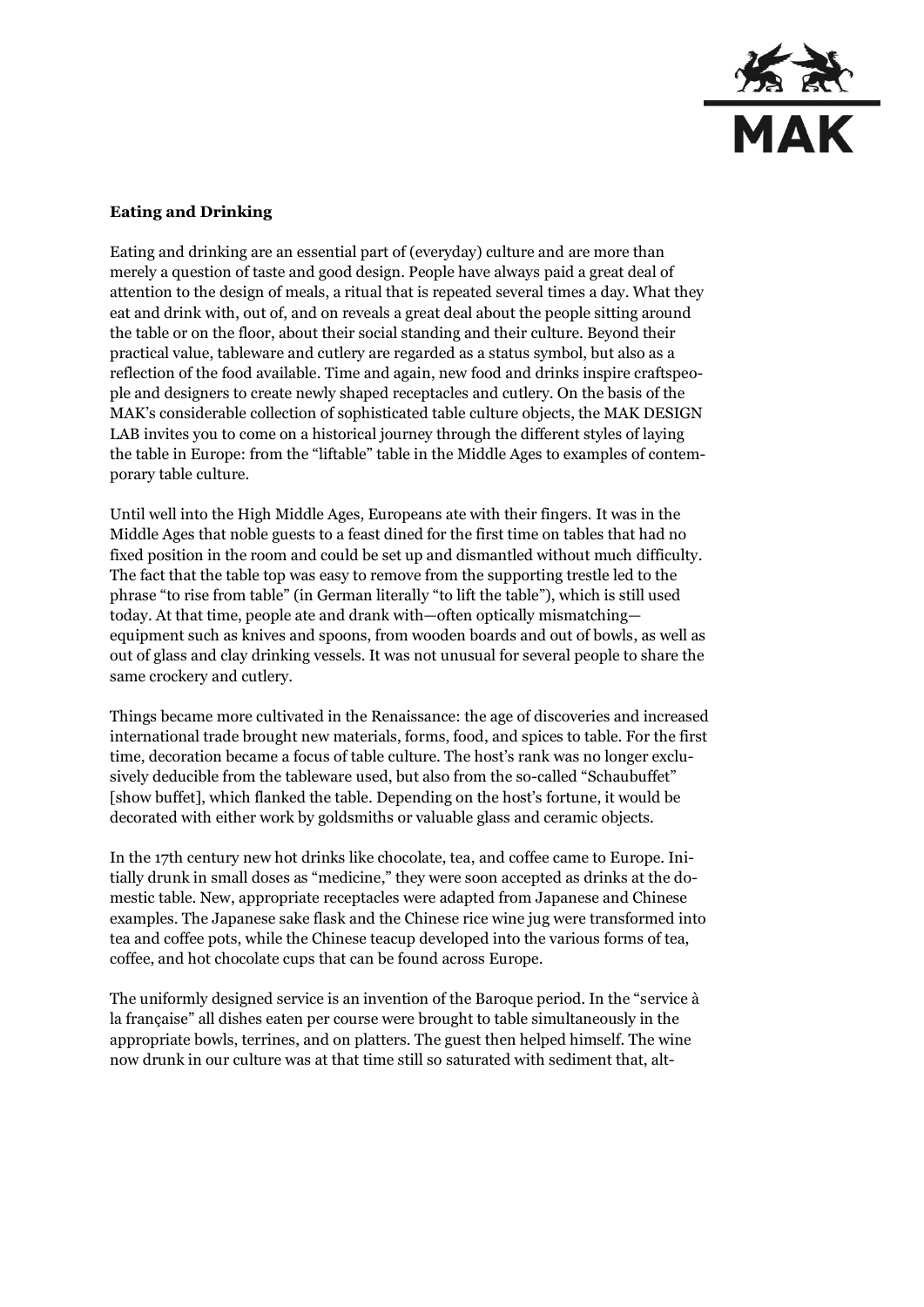

hough it would have been brought in a goblet or glass by the servants if requested, it would have been cleared away again after a single sip.

At the beginning of the 19th century the dining ritual changed with the advent of the "service à la russe." Dishes were portioned in advance in the kitchen and presented already on the plates. The soup was served in "deep" plates from the terrine. Subsequently the servants would bring one plate per course with carved meat or fish, sauces, and side dishes. Glasses standing on the table completed the table service. Table decorations would be draped in the middle of the table: confectionary articles, fruit étagères, vases with flowers, and candlesticks. Terrines, bowls, and platters stood on the sideboard or credenza ready to refill the diners' plates. In simple households, they were positioned in the center of the table and the guests would serve each other.

Beginning in Scandinavia in the second half of the 20th century designers fashioned cookware out of cast iron or steel. For want of domestic staff, who by this time had been long out of fashion, the housewife simply took the pots and pans straight from the oven to the table to serve.

In the East, it was (and in some cases still is today) customary for all social classes to eat meals while sitting on the floor, using their thumb, index, and middle finger to transfer food from the bowls directly into their mouths. The bowls containing the food are lined up on mats or spreads on the floor so that everyone can reach them with their hands. Bowls with water and towels for drying make it possible for the diners to frequently clean their fingers. Among the rural population in Europe it was common to sit around the table and use separate spoons to eat from a shared bowl until well into the 20th century. The fondue pot has brought this custom into the city.

Across cultures, ceremonial drinks consumed during rituals have influenced receptacles such as chalices in the Christian West or *chawan* bowls in the Japanese tea ceremony. The shape of the chalice, which contains wine as a symbol of the blood of Christ and which was derived from an ordinary drinking cup, has barely altered since the Middle Ages. Equally timeless are the receptacles used in the tea ceremony: during this ritual, the host and guests should draw closer to the principles of harmony, respect, purity, and tranquility through meditative actions. The equipment used should correspond to and reflect these four ideals.

The MAK Collection also addresses contemporary artistic examinations of the issue of eating and drinking and shows examples of Austrian contemporary design. The work